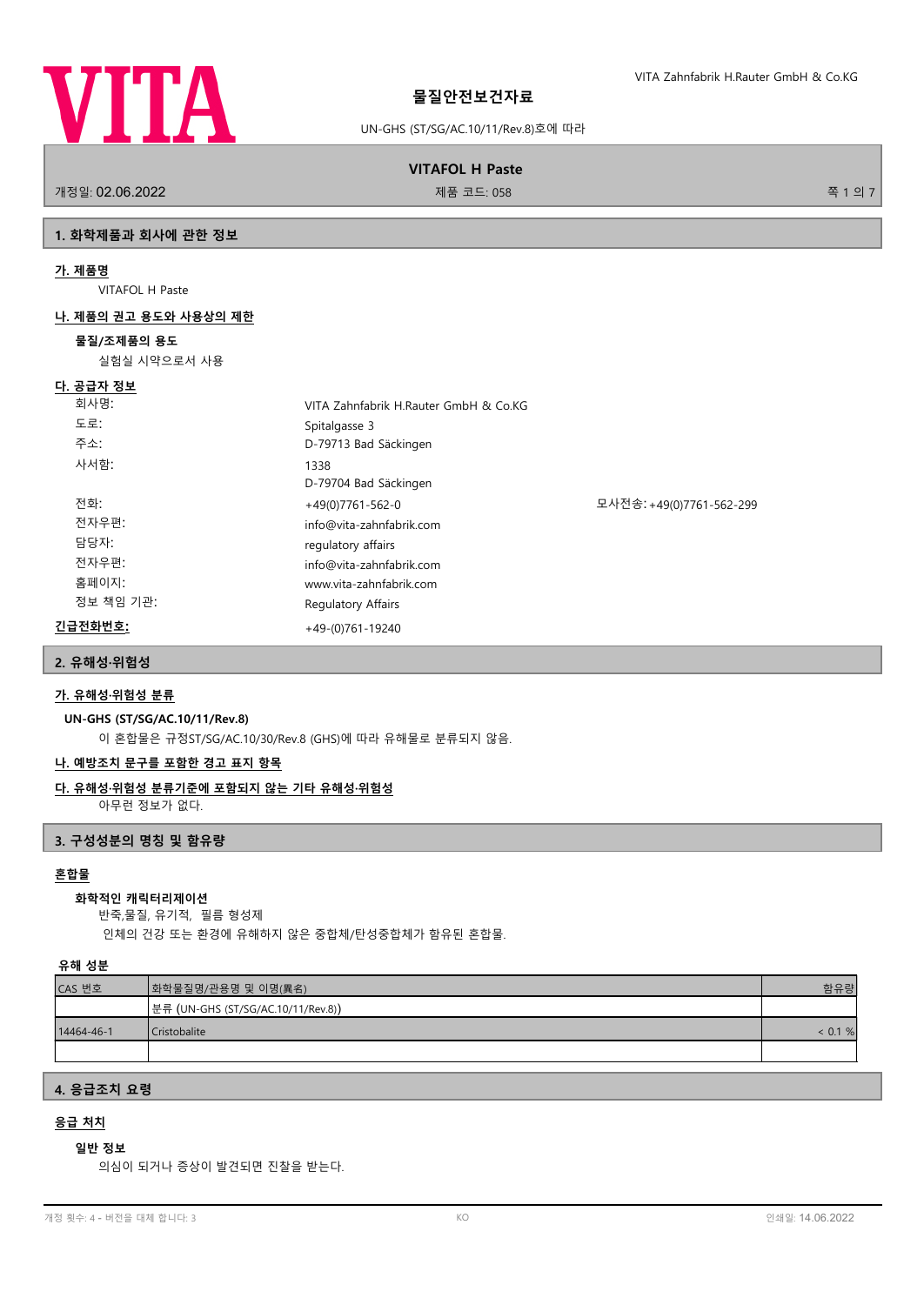

### UN-GHS (ST/SG/AC.10/11/Rev.8)호에 따라

### **VITAFOL H Paste**

.<br>개정일: **02.06.2022 제품 코드: 058 출시 기능** 기능 기능 제품 코드: 058 출시 기능 기능 기능 기능 및 기능 및 기능 기능 기능 기능 기능 및 기능 및 기능 및 기능 및 기능

### **흡입했을 때**

신선한 공기를 공급한다.

#### **피부에 접촉했을 때**

물을 충분히 사용하여 세척한다. 오염된 의류를 벗고 다시 사용 전 세척하시오.

#### **눈에 들어갔을 때**

세안컵이나 물을 사용하여 즉시 주의 깊게, 그리고 철저하게 세척한다.

#### **먹었을 때**

구토가 나면 흡입 위험 확인 구강을 즉시 헹군 후 물을 충분히 마신다.

#### **가장 중요한 급성 및 지연성 증상과 영향**

아무런 정보가 없다.

### **기타 의사의 주의사항**

증상에 따라 치료하시오.

### **5. 폭발·화재시 대처방법**

#### **가. 적절한 (및 부적절한) 소화제**

#### **적절한 소화물질**

주변 환경에 따라 소화 방법을 선택한다.

#### **나. 화학물질로부터 생기는 특정 유해성**

비가연성.

#### **다. 화재 진압 시 착용할 보호구 및 예방조치**

화재 시: 자급식 호흡구를 착용하시오.

#### **추가 정보**

위험 구역 내에 있는 사람을 보호하고 용기를 냉각시키기 위하여 워터젯을 사용한다. 오염된 소화수는 별도로 모은다. 하수설비나 수환경에 유입되지 않게 한다.

### **6. 누출 사고 시 대처방법**

### **가. 인체를 보호하기 위해 필요한 조치 사항 및 보호구**

**일반 정보**

개인 보호 장비 사용.

### **나. 환경을 보호하기 위해 필요한 조치사항**

하수설비나 수환경으로 유출되지 않게 한다.

#### **다. 정화 또는 제거 방법**

#### **그 밖의 참고사항**

액체 결합재(모래, 규조토, 산결합제 또는 범용 결합제)를 사용하여 수집한다. 인수한 물질을 폐기물 규정에 따라 처리한다.

### **다른 항을 참조**

안전 취급: 참조 단락 7 개인 보호구: 참조 단락 8 폐기물 처리: 참조 단락 13

#### **7. 취급 및 저장방법**

### **가. 안전취급요령**

#### **안전취급 요령**

어떤 특별한 주의 조치가 필요하지 않다.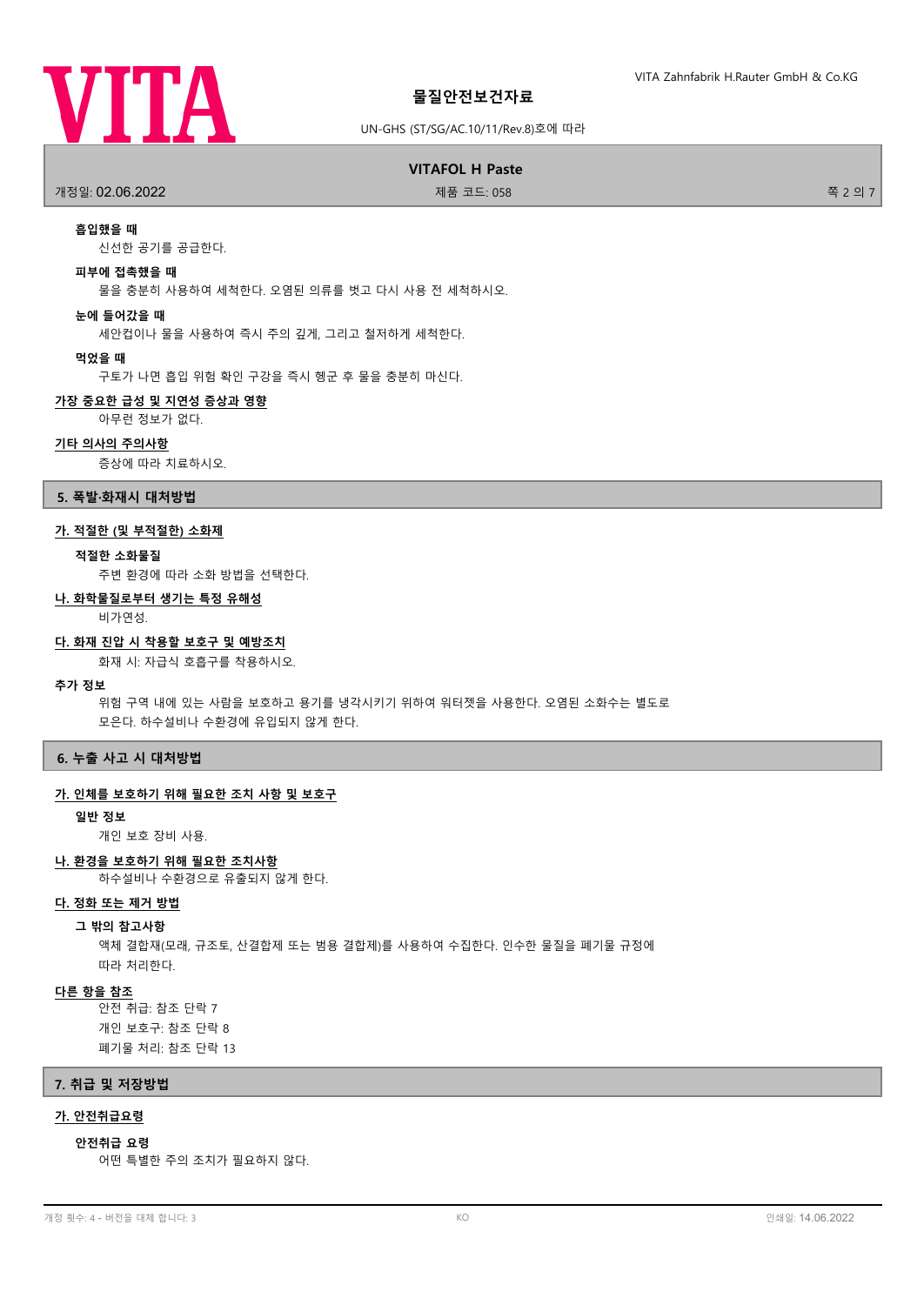

### UN-GHS (ST/SG/AC.10/11/Rev.8)호에 따라

# **VITAFOL H Paste**

개정일: 02.06.2022 제품 코드: 058 쪽 3 의 7

# **화재와 폭발 예방 조치**

어떤 특별한 화재예방 조치가 필요하지 않다.

#### **일반 산업 위생에 관한 정보**

오염된 의류를 벗으시오. 휴식 전과 업무 후에 손을 씻으시오. 작업장에서는 식사를 하거나 마시거나 흡연 또는 재채기를 하지 않는다.

#### **나. 안전한 저장 방법(피해야 할 조건을 포함함)**

#### **보관실 및 용기에 대한 요구 사항**

컨테이너를 단단히 닫는다.

#### **공동 창고 시설 관련 참고사항**

어떤 특별한 주의 조치가 필요하지 않다.

**8. 노출방지 및 개인보호구**

### **가. 화학물질의 노출기준, 생물학적 노출기준 등**

### **화학물질의 노출기준**

| CAS 번호     | ┃명칭                                                                                      | ppm | mq/m <sup>3</sup> | 개/㎝ | 범주         | 비고 |
|------------|------------------------------------------------------------------------------------------|-----|-------------------|-----|------------|----|
| 14464-46-1 | ┃산화규소(결정체 크리스토바라이 트)(호흡성);<br>Silica (Crystalline cristobalite) (Respirable<br>fraction) |     | 0.05              |     | <b>TWA</b> |    |

#### **나. 적절한 공학적 관리**

**보호 및 위생 조치**

#### **눈/얼굴 보호**

보안경/안면보호구를을 착용하시오.

#### **손 보호**

화학물질을 취급할 때 CE 마크와 4자리 검사번호가 부착된 내화학성 장갑만을 착용해야 한다. 내화학성 보호장갑은 위험물질의 농도와 양, 그리고 작업장의 상황에 따라 적합한 타입을 선택해야 한다. 특별한 용도로 사용할 경우 위에서 언급한 보호장갑의 내화학성에 대하여 장갑 제조사와 명확하게 논의하는 것이 좋다. 권장 장갑 브랜드 KCL Butoject 부틸고무 교체 주기 60 min

### **신체 보호**

보호의의사용. 적절한 보호복을 착용하시오.

### **호흡기 보호**

환기가 잘 되지 않는 경우 호흡기 보호구를 착용하시오. 중요한 위치에서는 적절한 환기와 함께 부분 배출을 한다. 작업장의 기술적 환기

### **9. 물리화학적 특성**

### **기본적 물리화학적 특성에 대한 정보**

| 외관(물리적 상태):<br>색상:<br>냄새: | 액형<br>연회색<br>특성 |         |
|---------------------------|-----------------|---------|
|                           |                 | 테스트 방법  |
| 상태 변화                     |                 |         |
| 녹는점/어는점:                  |                 | 확정되지 않음 |
| 초기 끓는점과 끓는점 범위:           |                 | 확정되지 않음 |
| 승화점:                      |                 | 확정되지 않음 |
| 연화점:                      |                 | 확정되지 않음 |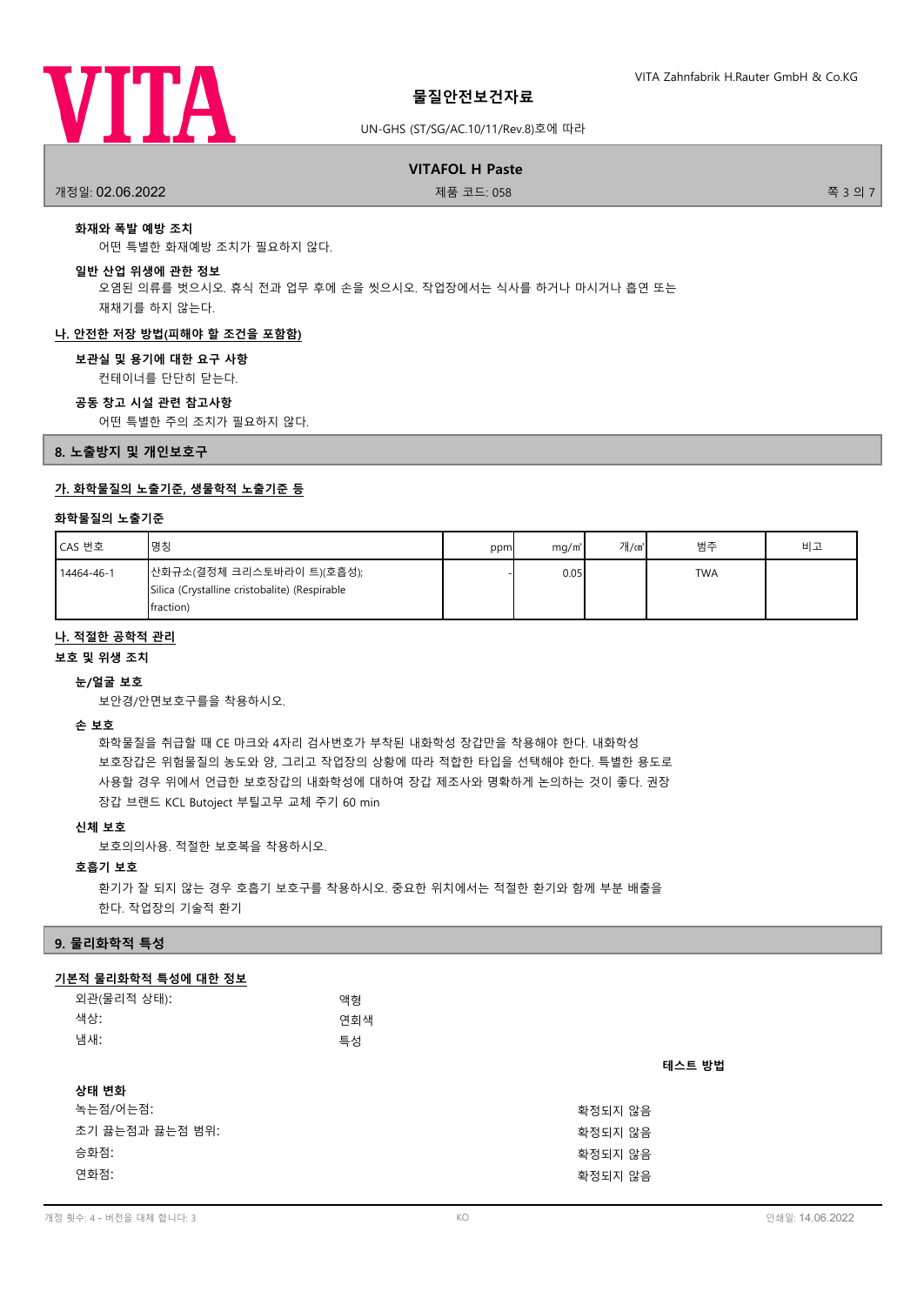

### UN-GHS (ST/SG/AC.10/11/Rev.8)호에 따라

| <b>VITAFOL H Paste</b>   |                          |              |  |  |  |
|--------------------------|--------------------------|--------------|--|--|--|
| 개정일: 02.06.2022          | 제품 코드: 058               | 쪽 4 의 7      |  |  |  |
| 유동점:                     | 확정되지 않음                  |              |  |  |  |
| 인화점:                     | 250 °C                   |              |  |  |  |
| 인화성                      |                          |              |  |  |  |
| 고체/액형:                   | 해당없음                     |              |  |  |  |
| 가스:                      | 해당없음                     |              |  |  |  |
| 폭발 속성<br>이 제품은 아니다: 폭발성. |                          |              |  |  |  |
| 점화 온도:                   | $>450 °C$                |              |  |  |  |
| 자연발화 온도                  |                          |              |  |  |  |
| 고체:                      | 해당없음                     |              |  |  |  |
| 가스:                      | 해당없음                     |              |  |  |  |
| 분해 온도:                   | > 200 °C                 |              |  |  |  |
| pH:                      | 확정되지 않음                  |              |  |  |  |
| 점도:<br>(장소 23 °C)        | 25000 mPa·s              |              |  |  |  |
| 용해도:                     |                          | 아니오 OECD 116 |  |  |  |
| 다른 용제에서 용해도<br>확정되지 않음   |                          |              |  |  |  |
| n 옥탄올/물 분배계수:            | 확정되지 않음                  |              |  |  |  |
| 증기압:                     | 확정되지 않음                  |              |  |  |  |
| (장소 50 °C)               |                          |              |  |  |  |
| 증기압:                     | 확정되지 않음                  |              |  |  |  |
| 밀도 (장소 23 °C):           | $1,25$ g/cm <sup>3</sup> |              |  |  |  |
| 부피 밀도:                   | 확정되지 않음                  |              |  |  |  |
| 증기밀도:                    | 확정되지 않음                  |              |  |  |  |
| 그 밖의 참고사항                |                          |              |  |  |  |
| 물리적 위험 분류에 관한 정보         |                          |              |  |  |  |
| 산화 특성                    |                          |              |  |  |  |
| 비산화성.                    |                          |              |  |  |  |
| 기타 안전 특성                 |                          |              |  |  |  |
| 증발 속도:                   | 확정되지 않음                  |              |  |  |  |

### **10. 안정성 및 반응성**

#### **반응성**

규정에 따라 취급 및 저장될 경우, 유해 반응이 없음.

### **화학적 안정성 및 유해 반응의 가능성**

본 제품을 통상의 상온에서 저장하면 안정함.

### **위험한 반응 가능성**

알려진 유해 반응은 없음.

# **피해야 할 조건**

### 없음

**피해야 할 물질**

아무런 정보가 없다.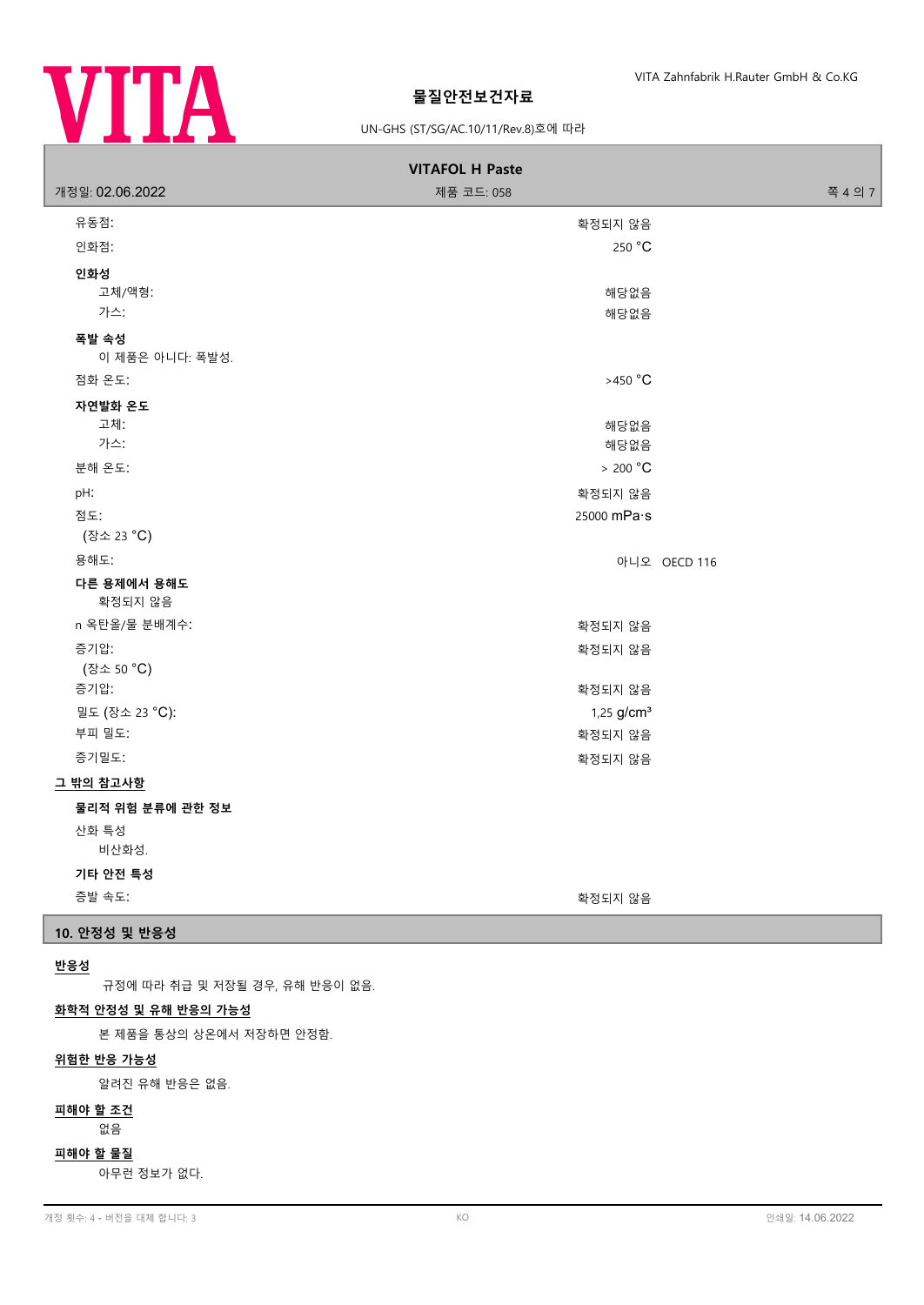

#### UN-GHS (ST/SG/AC.10/11/Rev.8)호에 따라

#### .<br>개정일: 02.06.2022 제품 코드: 058 전 12.05.2022 전 12.05.2022 전 12.05.2022 전 12.05.2022 전 12.05.2022 전 12.05.2022 전 12.

**VITAFOL H Paste**

#### **분해시 생성되는 유해물질**

본 제품을 통상의 상온에서 저장하면 안정함. 다음의 온도부터 분해된다: 150 °C 고온에노출되면유해성분해생성물이형성될수있음. 포름알데히드

#### **11. 독성에 관한 정보**

#### **독성학적 영향에 대한 정보**

### **급성 독성**

제공된 데이터에 근거해 분류 기준을 충족하지 않음.

#### **피부 부식성 또는 자극성/심한 눈 손상 또는 자극성**

제공된 데이터에 근거해 분류 기준을 충족하지 않음.

#### **호흡기 과민성/피부 과민성**

제공된 데이터에 근거해 분류 기준을 충족하지 않음.

#### **발암성/생식세포 변이원성/생식독성**

제공된 데이터에 근거해 분류 기준을 충족하지 않음.

#### **특정 표적장기 독성 (1회 노출)**

제공된 데이터에 근거해 분류 기준을 충족하지 않음.

#### **특정 표적장기 독성 (반복 노출)**

제공된 데이터에 근거해 분류 기준을 충족하지 않음.

#### **흡인 유해성**

제공된 데이터에 근거해 분류 기준을 충족하지 않음.

#### **테스트에 대한 추가 정보**

이 혼합물은 규정 (EC) No. 1272/2008 [CLP]의 의미에서 위험물질로 분류되어 있지 않다.

#### **12. 환경에 미치는 영향**

#### **생태독성**

이 제품은 아니다: 환경독성.

### **잔류성 및 분해성**

이 제품은 검사를 받지 않은 제품이다.

#### **생물 농축성**

이 제품은 검사를 받지 않은 제품이다.

#### **토양 이동성**

이 제품은 검사를 받지 않은 제품이다.

#### **내분비 교란 특성**

본 제품은 기준을 만족하는 성분이 없기 때문에 비-표적 장기에 관한 내분비 교란 특성을 갖는 성분을 포함하지 않음.

#### **기타 유해 영향**

아무런 정보가 없다.

#### **추가 정보**

환경으로 배출하지 마시오.

#### **13. 폐기시 주의사항**

#### **폐기 방법**

#### **폐기방법**

하수설비나 수환경으로 유출되지 않게 한다. 폐기물은 해당 법규에 따라 폐기하시오.

#### **폐기시 주의사항(오염된 용기 및 포장의 폐기 방법을 포함함)**

적절하게 세척할 수 없는 포장재는 폐기해서 안 된다. 오염된 포장물은 물질처럼 취급해야 한다.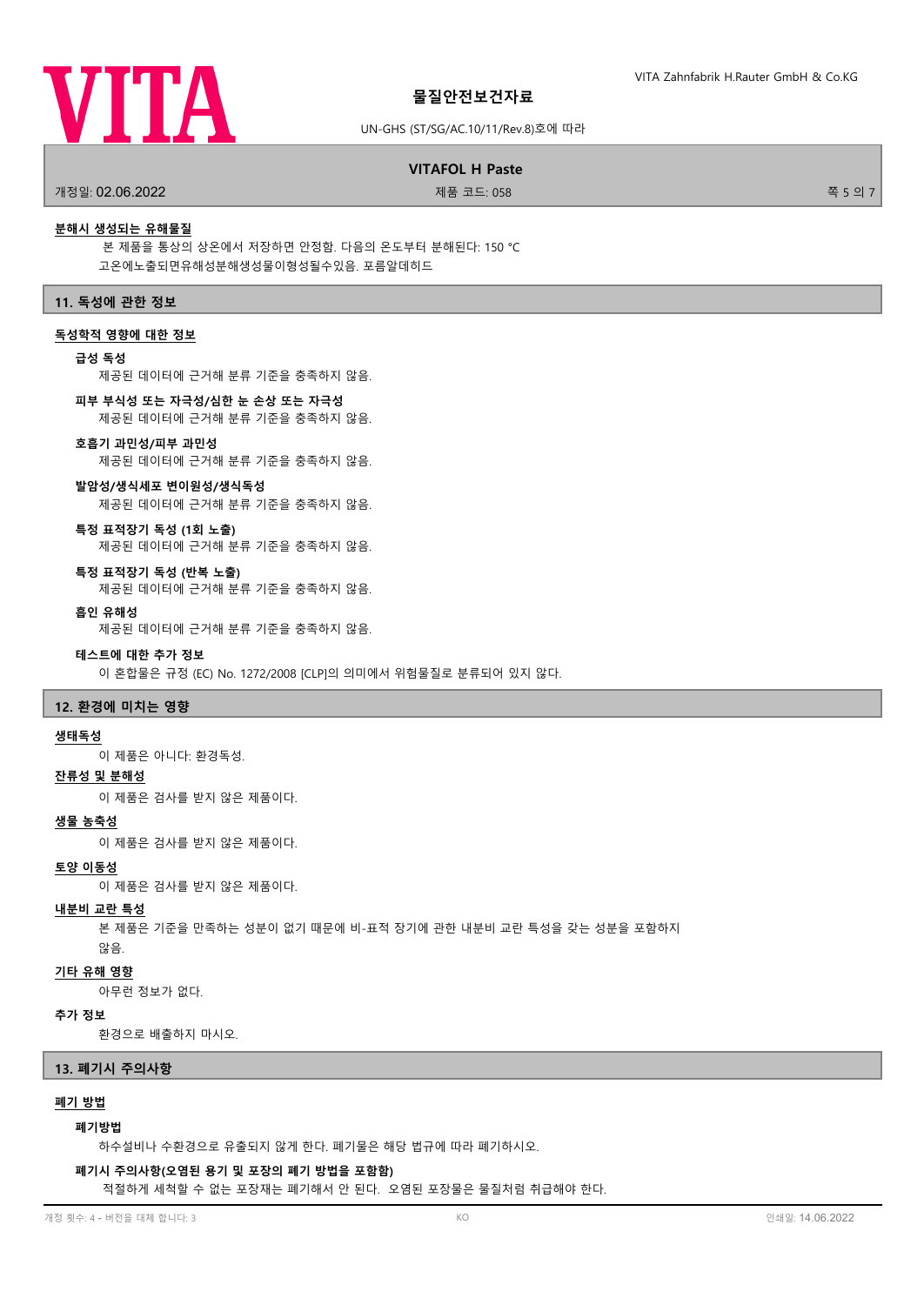

# UN-GHS (ST/SG/AC.10/11/Rev.8)호에 따라 **VITAFOL H Paste**

.<br>개정일: 02.06.2022 제품 코드: 058 전 12.058 전 12.058 전 12.058 전 12.058 전 12.058 전 12.058 전 12.058 전 12.058 전 12.058 전 1

#### **14. 운송에 필요한 정보**

**해상 운송 (IMDG) 유엔 번호 또는 식별번호:** No dangerous good in sense of this transport regulation. **유엔 적정 선적명:** No dangerous good in sense of this transport regulation. **운송에서의 위험성 등급:** No dangerous good in sense of this transport regulation. **용기등급:** No dangerous good in sense of this transport regulation.

**항공 운송 (ICAO-TI/IATA-DGR) 유엔 번호 또는 식별번호:** No dangerous good in sense of this transport regulation. **유엔 적정 선적명:** No dangerous good in sense of this transport regulation. **운송에서의 위험성 등급:** No dangerous good in sense of this transport regulation. **용기등급:** No dangerous good in sense of this transport regulation.

### **해양오염물질**

환경에 유해함: 아니오 아니오 아니오

# **사용자가 운송 또는 운송 수단에 관련해 알 필요가 있거나 필요한 특별한 안전대책** 아무런 정보가 없다.

### **MARPOL 73/78 Annex II 및 IBC 코드에 따른 벌크(bulk) 운송**

해당없음

#### **15. 법적 규제현황**

### **기타 국내 및 외국법에 의한 규제**

### **16. 그 밖의 참고사항**

### **약어 및 두문자어**

ADR: Accord européen sur le transport des marchandises dangereuses par Route (European Agreement concerning the International Carriage of Dangerous Goods by Road) IMDG: International Maritime Code for Dangerous Goods IATA: International Air Transport Association GHS: Globally Harmonized System of Classification and Labelling of Chemicals EINECS: European Inventory of Existing Commercial Chemical Substances ELINCS: European List of Notified Chemical Substances CAS: Chemical Abstracts Service LC50: Lethal concentration, 50% LD50: Lethal dose, 50% CLP: Classification, labelling and Packaging REACH: Registration, Evaluation and Authorization of Chemicals GHS: Globally Harmonised System of Classification, Labelling and Packaging of Chemicals UN: United Nations DNEL: Derived No Effect Level DMEL: Derived Minimal Effect Level PNEC: Predicted No Effect Concentration ATE: Acute toxicity estimate LL50: Lethal loading, 50% EL50: Effect loading, 50% EC50: Effective Concentration 50% ErC50: Effective Concentration 50%, growth rate NOEC: No Observed Effect Concentration